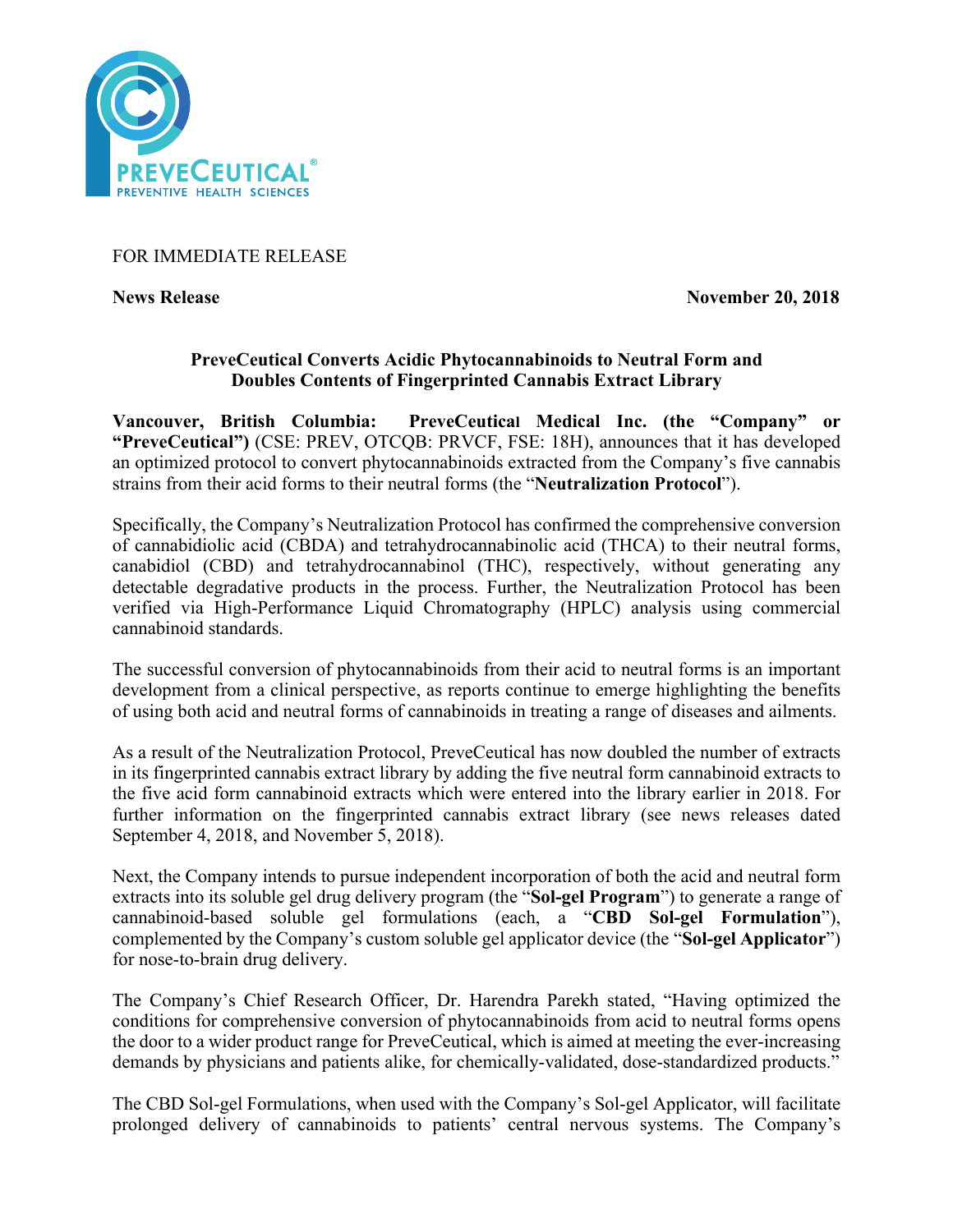medicinal cannabis division expects to be able to offer a broad product range that can be tailored to specific medical conditions. For example, the Company is currently developing a CBD Sol-gel Formulation with a cannabinoid composition designed to treat patient anxiety (see news release dated August 8, 2018).

PreveCeutical's Sol-gel Applicator is currently in development. The Company's research partner, the University of Queensland, has received several prototypes for the Sol-gel Applicator from the Company's manufacturer, and has been assessing their performance in the Sol-gel Program.

#### *About PreveCeutical*

PreveCeutical is a health sciences company that develops innovative options for preventive and curative therapies utilising organic and nature identical products.

PreveCeutical aims to be a leader in preventive health sciences and currently has five research and development programs, including: dual gene therapy for curative and prevention therapies for diabetes and obesity; the Sol-gel Program; Nature Identical™ peptides for treatment of various ailments; non-addictive analgesic peptides as a replacement to the highly addictive analgesics such as morphine, fentanyl and oxycodone; and a therapeutic product for treating athletes who suffer from concussions (mild traumatic brain injury).

PreveCeutical sells CELLB9®, an Immune System Booster. CELLB9 is an oral solution containing polarized and potentiated essential minerals extracted from a novel peptide obtained from Caribbean Blue Scorpion venom. This product is available on the Company's website.

For more information about PreveCeutical, please visit www.PreveCeutical.com, follow us on Twitter: http://twitter.com/PreveCeuticals and Facebook: www.facebook.com/PreveCeutical.

## *On Behalf of the Board of Directors*

*"Stephen Van Deventer"* Chairman, CEO and President

#### *For further information, please contact:*

Deanna Kress Director of Corporate Communications & Investor Relations +1-778-999-6063 deanna@PreveCeutical.com

#### *Forward-Looking Statements:*

This news release contains forward-looking statements and forward-looking information (collectively, "forwardlooking statements") within the meaning of applicable Canadian and U.S. securities legislation, including the United States *Private Securities Litigation Reform Act of 1995*. All statements in this news release that are not purely historical are forward-looking statements and include statements regarding beliefs, plans, expectations and orientations regarding the future including, without limitation, the completion of the Sol-gel Program, the utilisation of the Neutralization Protocol, the development of the Sol-gel Formulations and the Sol-gel Applicator, the efficacy of the Company's products, matters related to the Company's current and planned research and development programs, including the Sol-gel Program, the Company's anticipated business plans and its prospect of success in executing its proposed plans. Often, but not always, forward-looking statements can be identified by words such as "plans", "expects", "may", "intends", "anticipates", "believes", "proposes" or variations of such words including negative variations thereof and phrases that refer to certain actions, events or results that may, could, would, might or will occur